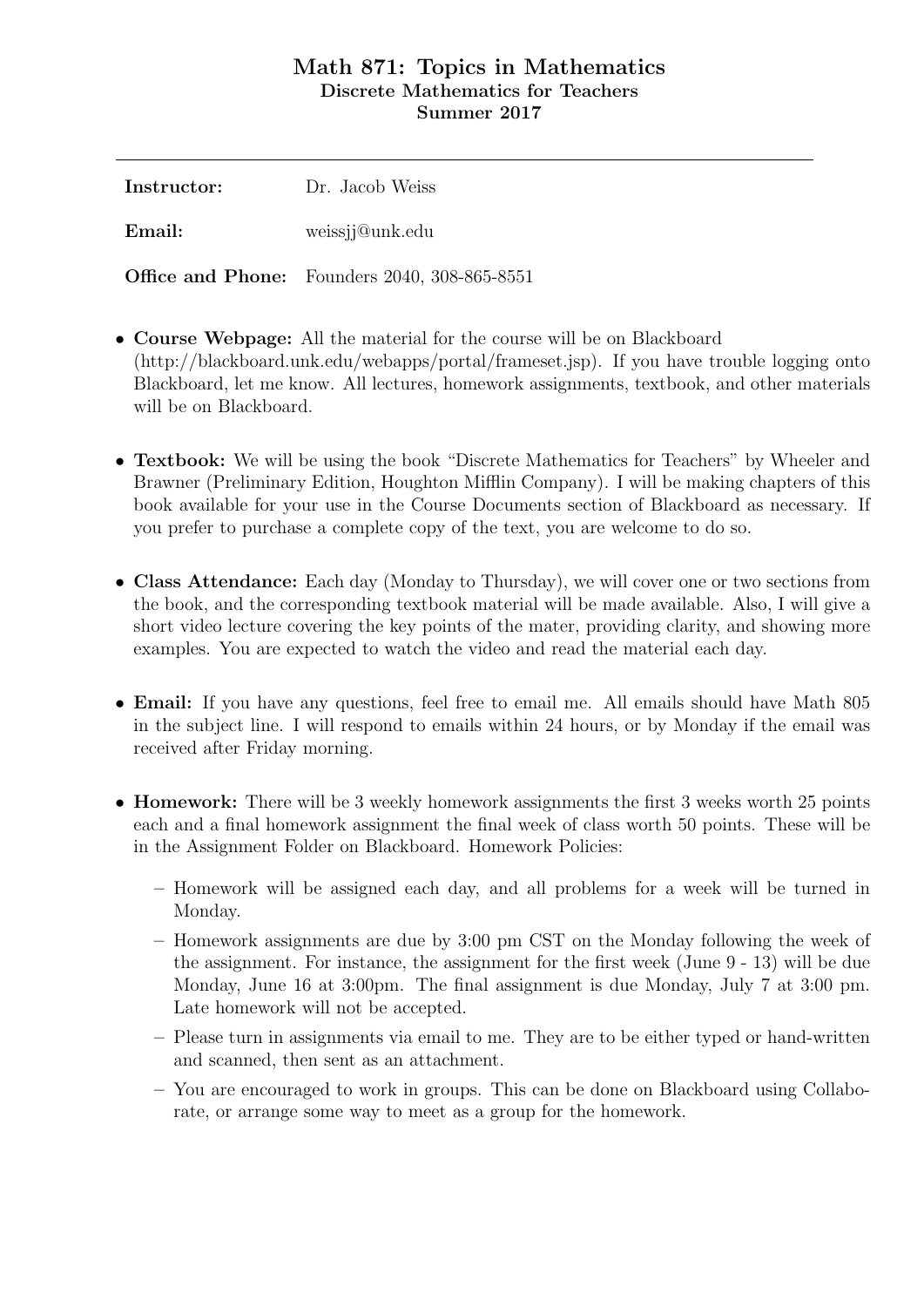- Each member is expected to do his/her part to contribute to the solutions of the problems.
- Please turn in one assignment per group. Each member is expected to participate in the write-up in some way, that is up to each group.
- Assignments will be graded promply, and grades will be entered into Blackboard. I will provide solutions to problems.
- Grade Policy: Grading is based on mathematics learned, on effort, and on teamwork. These will be factored into your score along with the scores from the homework. It is my hope that everyone will earn a grade of B or higher.
	- B- (or lower) A grade below B is a statement that the instructor does not believe that the student made a reasonable effort to use the opportunity provided by this course to develop into a stronger teacher. Possible issues are attendance, assignments that incomplete, late, or lacking in effort to learn.
	- B Regular class attendance, most assignments submitted on-time, cooperative with peers, good effort to complete assignments and mathematics.
	- B+ Regular class attendance, assignments submitted ontime, supportive and helpful to peers, admirable effort to complete assignments, good progress in learning mathematics.
	- A- All of the work from the B+ grade, plus strong participation or strong progress in learning mathematics.
	- A All of the work from the B+ grade, plus outstanding participation or outstanding progress in learning mathematics.
	- A+ All of the work from the B+ grade, plus outstanding participation and outstanding progress in learning mathematics.
- Students with Disabilities: Students with disabilities are encouraged to contact me for a confidential discussion of their individual needs for academic accommodation. It is the policy of the University of Nebraska at Kearney to provide flexible and individualized reasonable accommodation to students with documented disabilities. To receive accommodation services, students must be registered with UNK Disabilities Services Coordinator, David Brandt, in the Academic Success Office, 163 Memorial Student Affairs Building, 308-865-8214 or by email brandtdl@unk.edu.